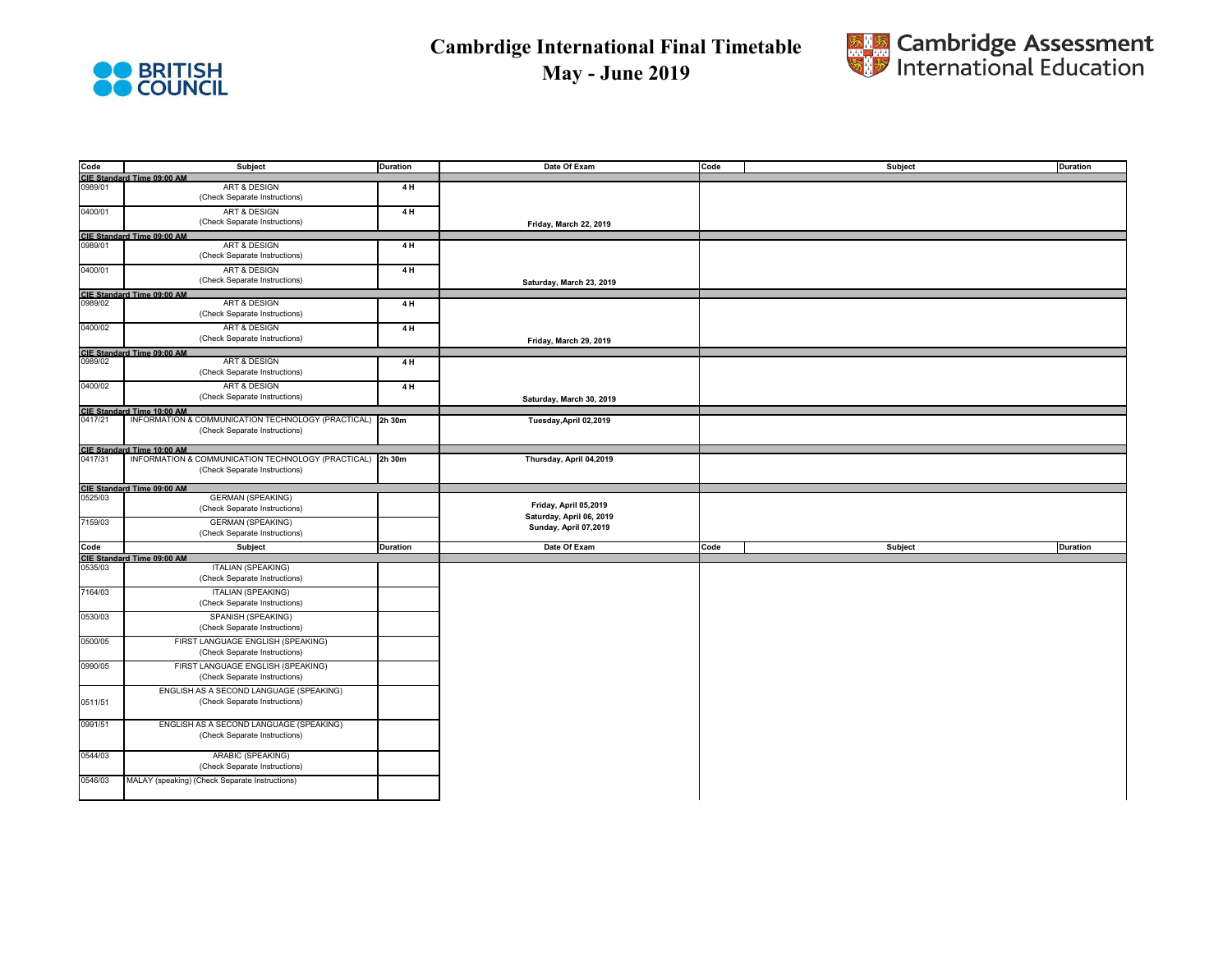



| 0539/05 | <b>URDU (SPEAKING)</b><br>(Check Separate Instructions)                                                       |                 |                            |         |                                                                  |                 |
|---------|---------------------------------------------------------------------------------------------------------------|-----------------|----------------------------|---------|------------------------------------------------------------------|-----------------|
|         |                                                                                                               |                 | Sunday, April 07,2019      |         |                                                                  |                 |
|         | CIE Standard Time 09:00 AM<br>FRENCH (SPEAKING)                                                               |                 |                            |         |                                                                  |                 |
|         | (Check Separate Instructions)                                                                                 |                 |                            |         |                                                                  |                 |
| 0520/03 | <b>FRENCH (SPEAKING)</b><br>(Check Separate Instructions)                                                     |                 |                            |         |                                                                  |                 |
| 9716/01 | <b>FRENCH (SPEAKING)</b><br>(Check Separate Instructions)                                                     |                 | Friday, April 12, 2019     |         |                                                                  |                 |
| 8682/01 | FRENCH (SPEAKING)                                                                                             |                 | Saturday, April 13, 2019   |         |                                                                  |                 |
|         | (Check Separate Instructions)                                                                                 |                 | Sunday, April 14,2019      |         |                                                                  |                 |
|         | CIE Standard Time 10:00 AM<br>9626/02 INFO                                                                    |                 |                            |         |                                                                  |                 |
|         | INFORMATION TECHNOLOGY (PRACTICAL)<br>(Check Separate Instructions)                                           | 2h 30m          | Wedenesday, April 24, 2019 |         |                                                                  |                 |
|         | CIE Standard Time 10:00 AM<br>9626/04 INFOI                                                                   |                 |                            |         |                                                                  |                 |
|         | INFORMATION TECHNOLOGY (PRACTICAL)                                                                            | 2h 30m          | Monday, April 29, 2019     |         |                                                                  |                 |
|         | (Check Separate Instructions)                                                                                 |                 |                            |         |                                                                  |                 |
|         | Cambridge Standard Time 11:00 AM<br>9693/12 MARINE SCIENCE AS ST<br>MARINE SCIENCE AS STRUCTURED QUESTIONS 12 | 1h 30m          |                            | 0493/11 | Cambridge Standard Time 03:00 PM<br><b>ISLAMIYAT</b>             | 1h 30m          |
|         |                                                                                                               |                 | Monday, April 29, 2019     |         |                                                                  |                 |
|         |                                                                                                               |                 |                            |         |                                                                  |                 |
| Code    | <b>Subject</b>                                                                                                | <b>Duration</b> | Date Of Exam               | Code    | Subject                                                          | <b>Duration</b> |
|         | Cambridge Standard Time 11:00 AM<br>7159/12 GERMAN LISTENING 12                                               |                 |                            |         | <b>Cambridge Standard Time 03:00 PM</b>                          |                 |
|         | <b>GERMAN LISTENING 12</b>                                                                                    | 45m             |                            |         |                                                                  |                 |
| 9693/22 | MARINE SCIENCE AS DATA-HANDLING/FREE- RESPONSE                                                                | 1h 15m          |                            |         |                                                                  |                 |
| 0448/01 | PAKISTAN STUDIES HIST & CULTURE OF PAKISTAN                                                                   | 1h 30m          |                            |         |                                                                  |                 |
| 0525/12 | FOREIGN LANGUAGE GERMAN LISTENING 12                                                                          | 45m             |                            |         |                                                                  |                 |
| 0525/42 | FOREIGN LANGUAGE GERMAN WRITING 42                                                                            | 1h              |                            |         |                                                                  |                 |
| 7159/42 | <b>GERMAN WRITING 42</b>                                                                                      | 1 <sub>h</sub>  | Tuesday, April 30, 2019    |         |                                                                  |                 |
| 0580/12 | <b>Cambridge Standard Time 11:00 AM</b>                                                                       | 1 <sub>h</sub>  |                            | 0970/61 | Cambridge Standard Time 03:00 PM                                 | 1h              |
|         | MATHEMATICS (W/OUT COURSEWORK) PAPER 12 (CORE)                                                                |                 |                            |         | BIOLOGY ALTERNATIVE TO PRACTICAL 61                              |                 |
| 0980/22 | MATHEMATICS PAPER 22 (EXTENDED)                                                                               | 1h 30m          |                            | 0610/61 | BIOLOGY ALTERNATIVE TO PRACTICAL 61                              | 1h              |
| 9709/12 | MATHEMATICS PURE MATHEMATICS 12                                                                               | 1h 45m          |                            | 0467/06 | BIOLOGY ALTERNATIVE TO PRACTICAL                                 | 1h              |
| 0466/01 | <b>MATHEMATICS PAPER 1</b>                                                                                    | 1 <sub>h</sub>  |                            | 9701/41 | CHEMISTRY A LEVEL STRUCT QUESTIONS 41                            | 2h              |
| 0580/22 | MATHEMATICS (W/OUT COURSEWORK) PAPER 22 (EXTENDED)                                                            | 1h 30m          | Thursday, May 02, 2019     |         |                                                                  |                 |
| 0544/22 | Cambridge Standard Time 11:00 AM<br>FOREIGN LANGUAGE ARABIC READING 22                                        | 1h              |                            | 9093/11 | Cambridge Standard Time 03:00 PM<br>ENGLISH LANGUAGE PASSAGES 11 | 2h 15m          |
| 9609/12 | BUSINESS SHORT ANSWER/ESSAY 12                                                                                | 1h 15m          |                            | 0468/03 | CHEMISTRY THEORY (CORE)                                          | 1h 15m          |
|         |                                                                                                               |                 |                            |         |                                                                  |                 |
|         |                                                                                                               |                 |                            | 0971/41 | CHEMISTRY THEORY (EXTENDED) 41                                   | 1h 15m          |
|         |                                                                                                               |                 | Friday, May 03, 2019       | 0620/41 | CHEMISTRY THEORY (EXTENDED) 41                                   | 1h 15m          |
|         | Cambridge Standard Time 11:00 AM<br>0448/02 PAKISTAN STUDIES ENV<br>PAKISTAN STUDIES ENVIRONMENT OF PAKISTAN  | 1h 30m          |                            |         |                                                                  |                 |
|         |                                                                                                               |                 | Monday, May 06, 2019       |         |                                                                  |                 |
|         | <b>Cambridge Standard Time 11:00 AM</b>                                                                       |                 |                            |         | Cambridge Standard Time 03:00 PM                                 |                 |
| 0460/12 | GEOGRAPHY GEOGRAPHICAL THEMES 12                                                                              | 1h 45m          |                            | 0990/21 | FIRST LANGUAGE ENGLISH READING PASSAGES (EXTENDED) 21            | 2h              |
| 0535/02 | FOREIGN LANGUAGE ITALIAN READING                                                                              | 1h              |                            | 9990/11 | PSYCHOLOGY APPROACHES ISSUES DEBATES 11                          | 1h 30m          |
| 9608/12 | COMPUTER SCIENCE THEORY FUNDAMENTALS 12                                                                       | 1h 30m          |                            | 9702/31 | PHYSICS ADVANCED PRACTICAL SKILLS 31                             | 2h              |
| 9706/22 | ACCOUNTING AS STRUCTURED QUESTIONS 22                                                                         | 1h 30m          |                            | 0510/21 | ENGLISH AS A SECOND LANGUAGE READING & WRITING (EXT) 21          | 2h              |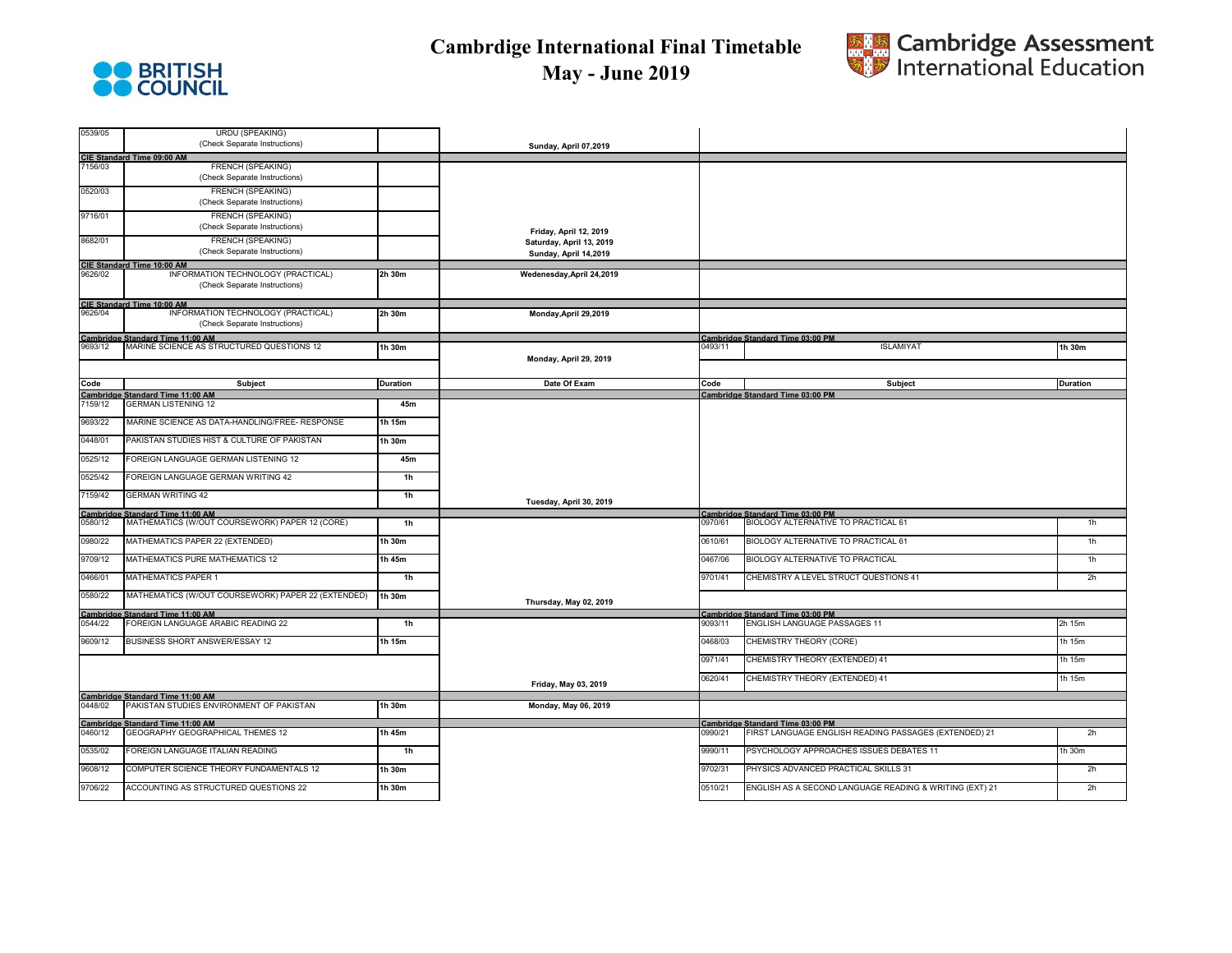



| 7164/02 | <b>ITALIAN READING 22</b>                                                                           | 1 <sub>h</sub>  |                              | 0465/01 | ENGLISH AS A SECOND LANGUAGE READING AND WRITING (CORE) | 1h 30m          |
|---------|-----------------------------------------------------------------------------------------------------|-----------------|------------------------------|---------|---------------------------------------------------------|-----------------|
| 9626/12 | INFORMATION TECHNOLOGY THEORY 12                                                                    | 1h 45m          |                              | 0991/21 | ENGLISH AS A SECOND LANGUAGE READING & WRITING (EXT) 21 | 2h              |
| 0976/12 | GEOGRAPHY GEOGRAPHICAL THEMES 12                                                                    | 1h 45m          |                              | 0500/21 | FIRST LANGUAGE ENGLISH READING PASSAGES (EXT) 21        | 2h              |
|         |                                                                                                     |                 |                              | 0993/21 | ENGLISH AS A SECOND LANGUAGE READING & WRITING (EXT) 21 | 2h              |
|         |                                                                                                     |                 | <b>Tuesday, May 07, 2019</b> | 0511/21 | ENGLISH AS A SECOND LANGUAGE READING & WRITING (EXT) 21 | 2h              |
| Code    | <b>Subject</b>                                                                                      | <b>Duration</b> | Date Of Exam                 | Code    | <b>Subject</b>                                          | <b>Duration</b> |
|         | <b>Cambridge Standard Time 11:00 AM</b>                                                             |                 |                              |         | Cambridge Standard Time 03:00 PM                        |                 |
| 0470/12 | <b>HISTORY PAPER 12</b>                                                                             | 2h              |                              | 9696/11 | GEOGRAPHY CORE PHYSICAL GEOGRAPHY 11                    | 1h 30m          |
| 0977/12 | <b>HISTORY PAPER 12</b>                                                                             | 2h              |                              | 0520/41 | FOREIGN LANGUAGE FRENCH WRITING 41                      | 1h              |
| 0546/22 | FOREIGN LANGUAGE MALAY READING 22                                                                   | 1h              |                              | 0520/11 | FOREIGN LANGUAGE FRENCH LISTENING 11                    | 45m             |
|         |                                                                                                     |                 |                              | 7156/11 | <b>FRENCH LISTENING 11</b>                              | 45m             |
|         |                                                                                                     |                 |                              | 7156/41 | <b>FRENCH WRITING 41</b>                                | 1h              |
|         |                                                                                                     |                 |                              | 0496/21 | <b>ISLAMIYAT</b>                                        | 1h 30m          |
|         |                                                                                                     |                 | Wednesday, May 08, 2019      | 9700/41 | BIOLOGY A LEVEL STRUCT QUESTIONS 41                     | 2h              |
|         | Cambridge Standard Time 11:00 AM<br>0980/42 MATHEMATICS PAPER 4                                     |                 |                              |         | Cambridge Standard Time 03:00 PM                        |                 |
|         | MATHEMATICS PAPER 42 (EXTENDED)                                                                     | 2h 30m          |                              | 0625/61 | PHYSICS ALTERNATIVE TO PRACTICAL 61                     | 1 <sub>h</sub>  |
| 0466/02 | MATHEMATICS PAPER 2                                                                                 | 2h              |                              | 9702/41 | PHYSICS AL STRUCTURED QUESTIONS 41                      | 2h              |
| 9709/72 | MATHEMATICS PROBABILITY & STATISTICS 72                                                             | 1h 15m          |                              | 0972/61 | PHYSICS ALTERNATIVE TO PRACTICAL 61                     | 1h              |
| 0580/32 | MATHEMATICS (W/OUT COURSEWORK) PAPER 32 (CORE)                                                      | 2h              |                              | 1469/06 | PHYSICS ALTERNATIVE TO PRACTICAL                        | 1 <sub>h</sub>  |
| 9709/42 | MATHEMATICS MECHANICS 42                                                                            | 1h 15m          |                              |         |                                                         |                 |
| 0580/42 | MATHEMATICS (W/OUT COURSEWORK) PAPER 42 (EXTENDED)                                                  | 2h 30m          | Thursday, May 09, 2019       |         |                                                         |                 |
|         | Cambridge Standard Time 11:00 AM<br>8682/22 FRENCH LANGUAGE RE                                      |                 |                              |         | Cambridge Standard Time 03:00 PM                        |                 |
|         | FRENCH LANGUAGE READING & WRITING 22                                                                | 1h 45m          |                              | 0510/41 | ENGLISH AS A SECOND LANGUAGE LISTENING (EXTENDED) 41    | 50m             |
| 0411/12 | DRAMA WRITTEN EXAMINATION 12                                                                        | 2h 30m          |                              | 0991/41 | ENGLISH AS A SECOND LANGUAGE LISTENING (EXTENDED) 41    | 50m             |
| 0539/02 | URDU AS A SECOND LANGUAGE LISTENING                                                                 | 45m             |                              | 0993/41 | ENGLISH AS A SECOND LANGUAGE LISTENING (EXTENDED) 41    | 50m             |
| 9716/22 | FRENCH READING & WRITING 22                                                                         | $1h$ 45 $m$     |                              | 9093/21 | ENGLISH LANGUAGE WRITING 21                             | 2h              |
|         |                                                                                                     |                 |                              | 0990/31 | FIRST LANGUAGE ENGLISH DIRECTED WRITING & COMP 31       | 2h              |
|         |                                                                                                     |                 |                              | 0511/41 | ENGLISH AS A SECOND LANGUAGE LISTENING (EXTENDED) 41    | 50m             |
|         |                                                                                                     |                 |                              | 0500/31 | FIRST LANGUAGE ENGLISH DIRECTED WRITING & COMP 31       | 2h              |
|         |                                                                                                     |                 | Friday, May 10, 2019         | 0465/02 | ENGLISH AS A SECOND LANGUAGE LISTENING (CORE)           | 40m             |
|         |                                                                                                     |                 |                              |         | Cambridge Standard Time 03:00 PM                        |                 |
|         | Cambridge Standard Time 11:00 AM<br>9609/22 BUSINESS DATA RESPO<br><b>BUSINESS DATA RESPONSE 22</b> | 1h 30m          |                              | 9701/51 | CHEMISTRY PLANNING ANALYSIS & EVAL 51                   | 1h 15m          |
| 0417/12 | INFORMATION AND COMMUNICATION THEORY 12                                                             | 2h              |                              | 0478/11 | COMPUTER SCIENCE PAPER 11 THEORY                        | 1h 45m          |
| 9699/12 | SOCIOLOGY THE FAMILY 12                                                                             | 1h 30m          |                              | 9701/21 | CHEMISTRY AS STRUCTURED QUESTIONS 21                    | 1h 15m          |
|         |                                                                                                     |                 | Monday, May 13, 2019         | 0984/11 | COMPUTER SCIENCE PAPER 11 THEORY                        | 1h 45m          |
| Code    | Subject                                                                                             | <b>Duration</b> | Date Of Exam                 | Code    | Subject                                                 | <b>Duration</b> |
|         | Cambridge Standard Time 11:00 AM                                                                    |                 |                              |         | Cambridge Standard Time 03:00 PM                        |                 |
| 0505/01 | FIRST LANGUAGE GERMAN READING                                                                       | 2h              |                              | 9701/31 | CHEMISTRY ADVANCED PRACTICAL SKILLS 31                  | 2h              |
| 9694/22 | THINKING SKILLS CRITICAL THINKING 22                                                                | $1h$ 45 $m$     |                              | 9708/21 | ECONOMICS AS DATA RESPONSE & ESSAY 21                   | 1h 30m          |
| 0508/01 | FIRST LANGUAGE ARABIC READING                                                                       | 2h              |                              | 0467/03 | <b>BIOLOGY THEORY (CORE)</b>                            | 1h 15m          |
|         |                                                                                                     |                 |                              |         |                                                         |                 |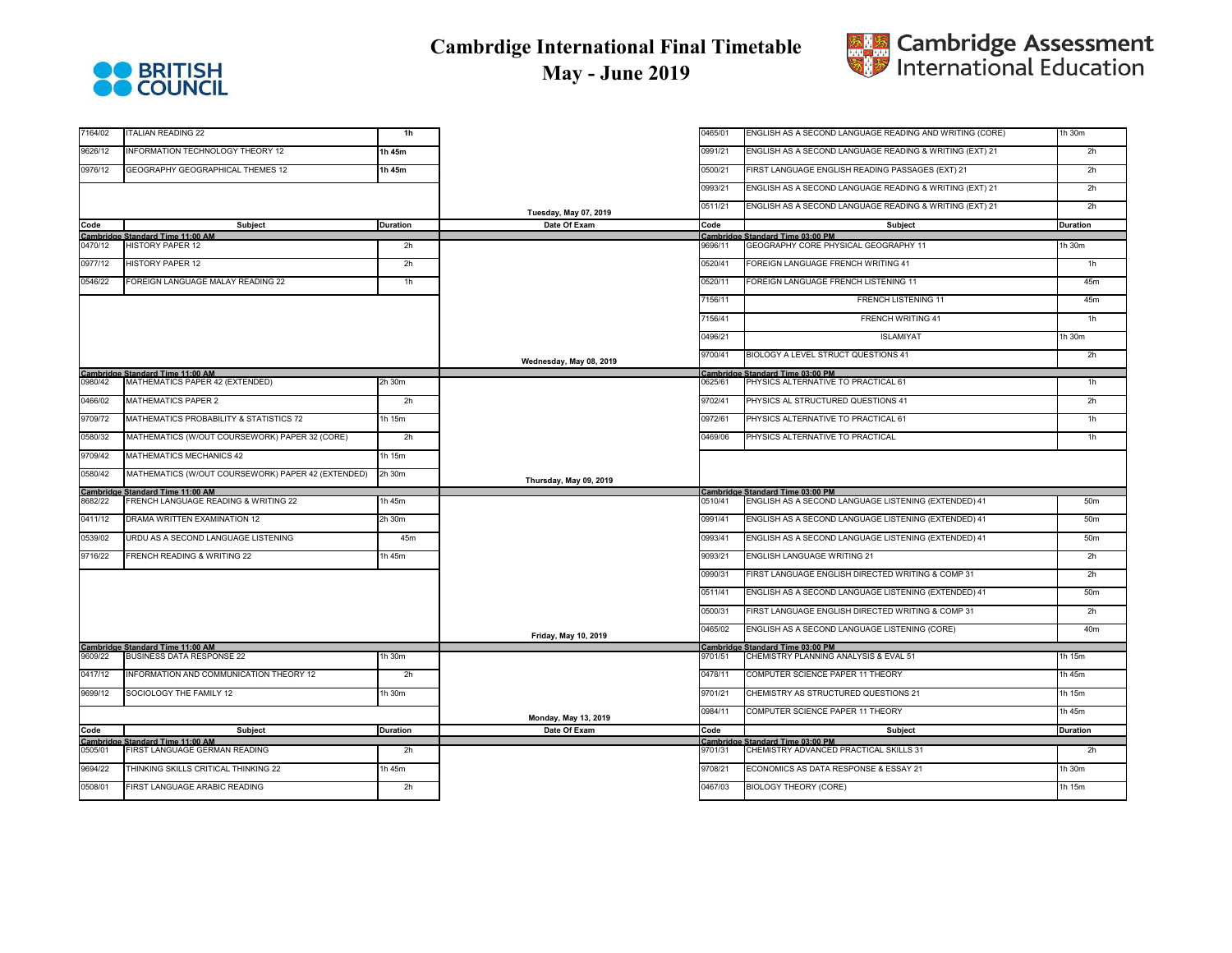



| 0539/01 | URDU AS A SECOND LANGUAGE READING AND WRITING                           | 2h              |                              | 0610/41 | BIOLOGY THEORY (EXTENDED) 41                              | 1h 15m          |
|---------|-------------------------------------------------------------------------|-----------------|------------------------------|---------|-----------------------------------------------------------|-----------------|
|         |                                                                         |                 | <b>Tuesday, May 14, 2019</b> | 0970/41 | BIOLOGY THEORY (EXTENDED) 41                              | 1h 15m          |
|         | Cambridge Standard Time 11:00 AM                                        |                 |                              |         | Cambridge Standard Time 03:00 PM                          |                 |
| 0546/42 | FOREIGN LANGUAGE MALAY WRITING 42                                       | 1 <sub>h</sub>  |                              | 9700/51 | BIOLOGY PLAN, ANALYSIS, EVALUATION 51                     | 1h 15m          |
| 0992/12 | LITERATURE IN ENGLISH POETRY AND PROSE                                  | 1h 30m          |                              | 0503/01 | FIRST LANGUAGE DUTCH READING                              | 2h              |
| 9709/62 | MATHEMATICS PROBABILITY & STATISTICS 62                                 | 1h 15m          |                              | 9700/21 | BIOLOGY AS LEVEL STRUCTURED QUESTIONS                     | 1h 15m          |
| 9680/22 | ARABIC READING AND WRITING 22                                           | 1h 45m          |                              | 0502/21 | FIRST LANGUAGE SPANISH READING PASSAGES (EXT) 21          | 2h              |
| 0486/12 | LITERATURE (ENGLISH) POETRY AND PROSE 12                                | 1h 30m          |                              |         |                                                           |                 |
| 9709/52 | MATHEMATICS MECHANICS 52                                                | 1h 15m          | Wednesday, May 15, 2019      |         |                                                           |                 |
|         | <b>Cambridge Standard Time 11:00 AM</b>                                 |                 |                              |         | Cambridge Standard Time 03:00 PM                          |                 |
| 0505/02 | FIRST LANGUAGE GERMAN WRITING                                           | 2h              |                              | 0620/61 | CHEMISTRY ALTERNATIVE TO PRACTICAL 61                     | 1h              |
| 0508/02 | FIRST LANGUAGE ARABIC WRITING                                           | 2h              |                              | 0971/61 | CHEMISTRY ALTERNATIVE TO PRACTICAL 61                     | 1 <sub>h</sub>  |
| 0525/22 | FOREIGN LANGUAGE GERMAN READING 22                                      | 1 <sub>h</sub>  |                              | 9695/31 | LITERATURE IN ENGLISH POETRY & PROSE 31                   | 2h              |
| 7159/22 | <b>GERMAN READING 22</b>                                                | 1h              |                              | 0468/06 | CHEMISTRY ALTERNATIVE TO PRACTICAL                        | 1 <sub>h</sub>  |
| 9706/32 | ACCOUNTING AL STRUCTURED QUESTIONS 32                                   | 3h              | Thursday, May 16, 2019       | 9696/21 | GEOGRAPHY CORE HUMAN GEOGRAPHY 21                         | $1h$ 30 $m$     |
|         | Cambridge Standard Time 11:00 AM                                        |                 |                              |         | Cambridge Standard Time 03:00 PM                          |                 |
| 0977/22 | <b>HISTORY PAPER 22</b>                                                 | 2h              |                              | 0452/11 | ACCOUNTING PAPER 11                                       | 1h 45m          |
| 0470/22 | HISTORY PAPER 22                                                        | 2h              |                              | 7156/21 | <b>FRENCH READING 21</b>                                  | 1 <sub>h</sub>  |
| 0457/12 | GLOBAL PERSPECTIVES WRITTEN PAPER 12                                    | 1h 15m          |                              | 0520/21 | FOREIGN LANGUAGE FRENCH READING 21                        | 1h              |
|         |                                                                         |                 | Friday, May 17, 2019         | 9990/21 | PSYCHOLOGY RESEARCH METHODS 21                            | 1h 30m          |
|         | Cambridge Standard Time 11:00 AM                                        |                 |                              |         | Cambridge Standard Time 03:00 PM                          |                 |
| 9716/32 | FRENCH ESSAY 32                                                         | 1h 30m          |                              | 9702/21 | PHYSICS AS STRUCTURED QUESTIONS 21                        | 1h 15m          |
| 0495/12 | SOCIOLOGY PAPER 12                                                      | 2h              |                              | 0984/21 | COMPUTER SCIENCE PAPER 21 PROB-SOLV AND PROGRAM           | 1h 45m          |
| 8682/32 | FRENCH LANGUAGE ESSAY 32                                                | 1h 30m          |                              | 0478/21 | COMPUTER SCIENCE PAPER 21 PROB-SOLV AND PROGRAM           | 1h 45m          |
| 9680/32 | ARABIC ESSAY 32                                                         | 1h 30m          |                              | 9702/51 | PHYSICS PLANNING ANALYSIS EVAL 51                         | 1h 15m          |
| 0995/12 | PHYSICAL EDUCATION THEORY 12                                            | $1h$ 45m        |                              |         |                                                           |                 |
| 9608/22 | COMPUTER SCIENCE PROBLEM SOLVING & PROG 22                              | 2h              |                              |         |                                                           |                 |
| 0413/12 | PHYSICAL EDUCATION THEORY 12                                            | 1h 45m          |                              |         |                                                           |                 |
|         |                                                                         |                 | Monday, May 20, 2019         |         |                                                           |                 |
| Code    | <b>Subject</b>                                                          | <b>Duration</b> | Date Of Exam                 | Code    | Subject                                                   | <b>Duration</b> |
|         | Cambridge Standard Time 11:00 AM                                        |                 |                              |         | Cambridge Standard Time 03:00 PM                          |                 |
| 0535/01 | FOREIGN LANGUAGE ITALIAN LISTENING                                      | 45m             |                              | 9700/31 | BIOLOGY ADV PRACTICAL SKILLS 31                           | 2h              |
| 0535/04 | FOREIGN LANGUAGE ITALIAN WRITING                                        | 1h              |                              | 0502/31 | FIRST LANGUAGE SPANISH DIRECTED WRITING & COMPOSIT 31     | 2h              |
| 0976/22 | GEOGRAPHY GEOGRAPHICAL SKILLS 22                                        | 1h 30m          |                              | 0503/02 | FIRST LANGUAGE DUTCH WRITING                              | 2h              |
| 9709/32 | MATHEMATICS PURE MATHEMATICS 32                                         | 1h 45m          |                              | 9990/31 | PSYCHOLOGY OPTIONS: THEORY 31                             | 1h 30m          |
| 0460/22 | GEOGRAPHY GEOGRAPHICAL SKILLS 22                                        | 1h 30m          |                              |         |                                                           |                 |
| 7164/04 | <b>ITALIAN WRITING</b>                                                  | 1h              |                              |         |                                                           |                 |
| 7164/01 | <b>TALIAN LISTENING</b>                                                 | 45m             | <b>Tuesday, May 21, 2019</b> |         |                                                           |                 |
| 0530/42 | Cambridge Standard Time 11:00 AM<br>FOREIGN LANGUAGE SPANISH WRITING 42 | 1h              |                              | 0469/03 | Cambridge Standard Time 03:00 PM<br>PHYSICS THEORY (CORE) | 1h 15m          |
|         |                                                                         |                 |                              |         |                                                           |                 |
| 7160/42 | SPANISH WRITING 42                                                      | 1 <sub>h</sub>  |                              | 9708/41 | ECONOMICS AL DATA RESPONSE & ESSAY 41                     | 2h 15m          |
| 9609/32 | <b>BUSINESS CASE STUDY 32</b>                                           | 3h              |                              | 0972/41 | PHYSICS THEORY (EXTENDED) 41                              | 1h 15m          |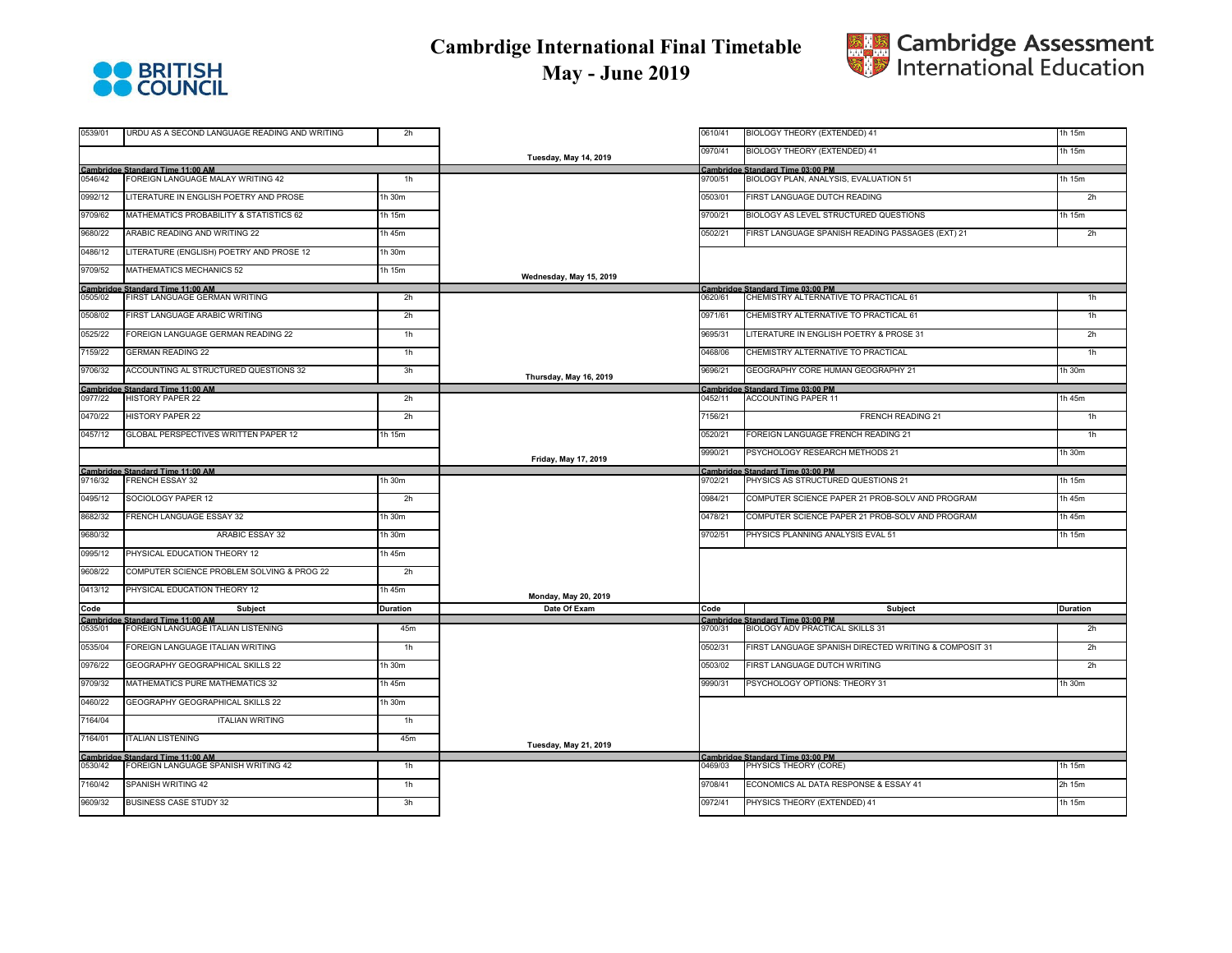



0530/12 FOREIGN LANGUAGE SPANISH LISTENING 12 45m 0625/41 1h 15m 0625/31 **POREIGN LANGUAGE ARABIC WRITING 42** 1h 15m 7160/12 SPANISH LISTENING 12 45m 0992/22 LITERATURE IN ENGLISH 1h 30m 0452/21 1h 45m 0486/32 LITERATURE (ENGLISH) DRAMA (OPEN TEXT) 32 **ASm 2 45m 9702/32 2https://www.astronomia.com/201** 2https://www.astronomia.com/2012/2012 2https://www.astronomia.com/2013/2012 2https://www.astronomia.com/2013/2013/2013/2 0992/32 LITERATURE IN ENGLISH DRAMA (OPEN TEXT) 45m 9695/41 2h 9626/32 INFORMATION TECHNOLOGY ADVANCED THEORY 32 1h 45m 1 1h 45m 0680/11 1h 45m 0680/11 1h 45m 0680/11 1h 45m 0680/11 1h 45m 0680/11 1h 45m 0680/11 1h 45m 0680/11 1h 45m 0680/11 1h 45m 0680/11 1h 45m 0680/11 1h 45m 0680/1 9699/22 SOCIOLOGY THEORY AND METHODS 22 1h 30m 0486/22 LITERATURE (ENGLISH) DRAMA 22 1h 30m 0445/12 DESIGN AND TECHNOLOGY DESIGN 12 1h 15m 097/12 Design 12 1h 15m 0486/42 LITERATURE (ENGLISH) UNSEEN 42 1h 15m 0992/42 LITERATURE IN ENGLISH UNSEEN 16 15m 0470/42 HISTORY ALTERNATIVE TO COURSEWORK 42 1h 0986/11 1h 30m BUSINESS STUDIES SHORT ANS/STRUCTURED RESP 11 9389/32 HISTORY INTERPRETATIONS QUESTION 32 1h 1h 1 1h 9393/31 BNGLISH LANGUAGE TEXT ANALYSIS 31 2h 15m 9093/31 2h 15m 0495/22 SOCIOLOGY PAPER 22 1h 45m 0450/11 1h 30m BUSINESS STUDIES SHORT ANS/STRUCTURED RESP 11 9608/32 COMPUTER SCIENCE ADVANCED THEORY 32 1h 30m 0977/42 HISTORY ALTERNATIVE TO C/W 42 1h 9231/12 FURTHER MATHEMATICS PAPER 12 3h 9680/42 ARABIC TEXTS 42 2h 30m  $\blacksquare$  Subject Duration Duration Date Of Exam Code Subject Subject Duration 9608/42 COMPUTER SCIENCE FURTHER PROB-SOLV 42 2h 9701/32 2h 9395/12 TRAVEL AND TOURISM THE INDUSTRY 12 2h 30m 0606/11 2h 0471/12 TRAVEL AND TOURISM WRITTEN PAPER 12 2h 9716/42 FRENCH TEXTS 42 2h 30m 9990/41 1h 30m PSYCHOLOGY OPTIONS: APPLICATION 41 9231/22 FURTHER MATHEMATICS PAPER 22 3h 9680/52 ARABIC PROSE 52 45m **Thursday, May 30, 2019** 9700/32 2h BIOLOGY ADV PRACTICAL SKILLS 32 9704/01 ART AND DESIGN (Check Separate Instructions) 5 H 0606/21 2h ADDITIONAL MATHEMATICS PAPER 21 0471/22 TRAVEL AND TOURISM ALTERNATIVE TO COURSEWORK 22 2h 30n 9704/01 **ART AND DESIGN** (Check Separate Instructions) 5 H **Saturday, June 01, 2019** 9704/01 **ART AND DESIGN** (Check Separate Instructions) 5 H **Sunday, June 02, 2019** 0530/22 FOREIGN LANGUAGE SPANISH READING 22 1h 0455/21 2h 15m **Cambridge Standard Time 11:00 AM Cambridge Standard Time 03:00 PM** ECONOMICS STRUCTURED QUESTIONS 21 **Friday, May 31, 2019 Cambridge Standard Time 11:00 AM Cambridge Standard Time 09:00 AM Cambridge Standard Time 09:00 AM Cambridge Standard Time 11:00 AM Cambridge Standard Time 03:00 PM Wednesday, May 29, 2019** Cambridge Standard Time 11:00 AM<br>9680/52 ARABIC PROSE 52 ARABIC PROSE 52 45m Thursday, May 30, 2019 9700/32 BIOLOGY ADV PRACTIC/ **Cambridge Standard Time 09:00 AM Cambridge Standard Time 03:00 PM Cambridge Standard Time 11:00 AM Cambridge Standard Time 03:00 PM Monday, May 27, 2019 Subject Cambridge Standard Time 11:00 AM Cambridge Standard Time 03:00 PM Tuesday, May 28, 2019** CHEMISTRY ADVANCED PRACTICAL SKILLS 32 ADDITIONAL MATHEMATICS PAPER 11 **Thursday, May 23, 2019** ACCOUNTING PAPER 21 PHYSICS ADVANCED PRACTICAL SKILLS 32 LITERATURE IN ENGLISH DRAMA 41 ENVIRONMENTAL MANAGEMENT THEORY 11 **Cambridge Standard Time 11:00 AM Cambridge Standard Time 03:00 PM Friday, May 24, 2019** ENGLISH LANGUAGE TEXT ANALYSIS 31 **Wednesday, May 22, 2019** PHYSICS THEORY (EXTENDED) 41 PHYSICS THEORY (CORE) 31 **Cambridge Standard Time 11:00 AM Cambridge Standard Time 03:00 PM**